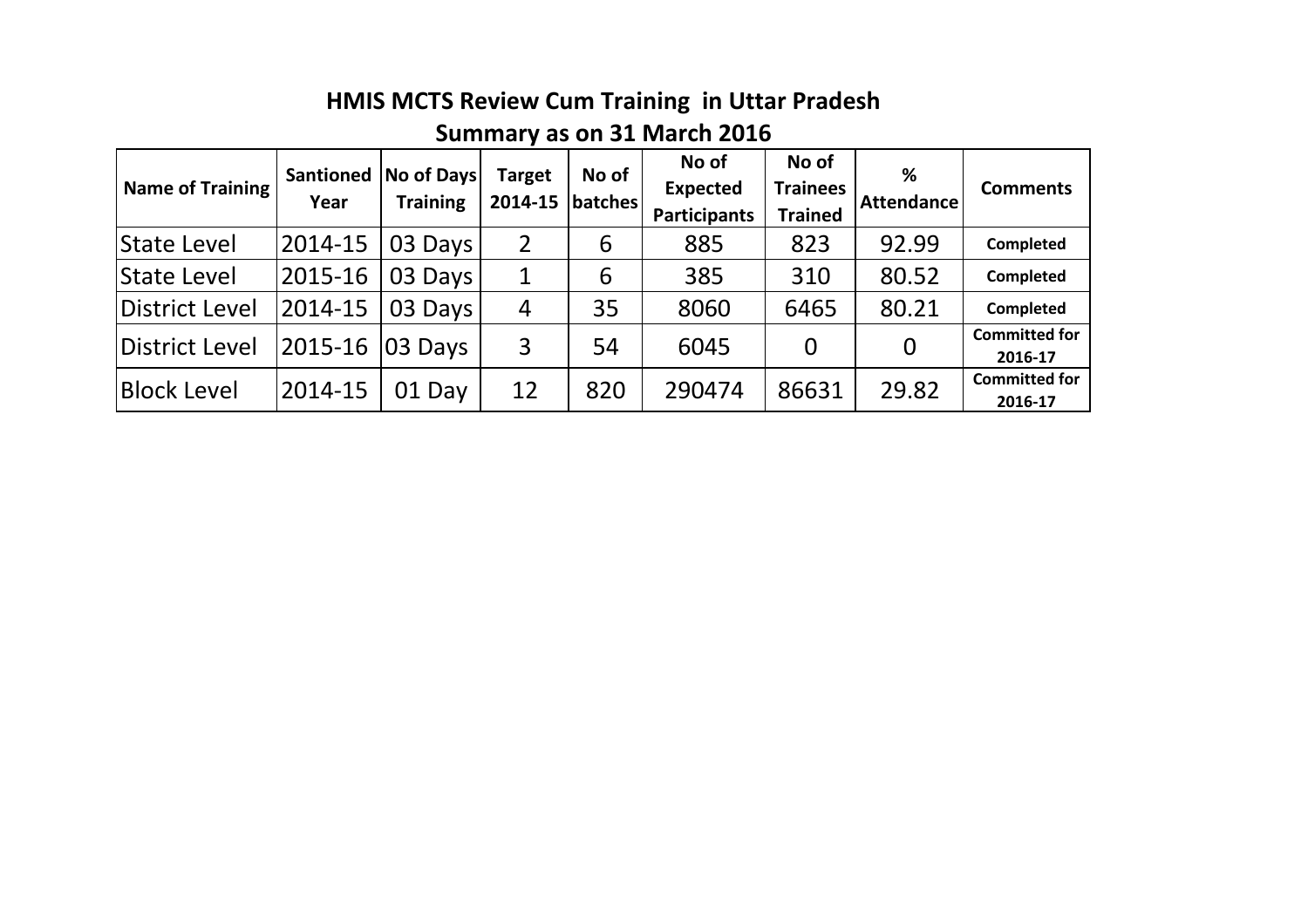|                            |                     |                                                                                                                             |                          | 2014-15 (First Training)       |                                    |                   |                                                                                                                                                                                                                            |              | 2014-15 (Second Training) |                                                               |             |                        |                  |                                                               | 2015-16 (Third Training)          |                |              |                            |        |
|----------------------------|---------------------|-----------------------------------------------------------------------------------------------------------------------------|--------------------------|--------------------------------|------------------------------------|-------------------|----------------------------------------------------------------------------------------------------------------------------------------------------------------------------------------------------------------------------|--------------|---------------------------|---------------------------------------------------------------|-------------|------------------------|------------------|---------------------------------------------------------------|-----------------------------------|----------------|--------------|----------------------------|--------|
|                            |                     | Participants: Div PM, Div Accounts Manager, ARO- Div AD Office, District Immunisation Officer, DPM, DDM, ARO-District, HMIS | <b>Operator District</b> |                                |                                    |                   | Participants: Div PM, Div Accounts Manager, ARO   Participants: Div Accounts Manager,<br>Div AD Office, District Immunisation Officer, DPM, Div JD, DCPM, ASHA, ASHA Regional<br>DDM, ARO-District, HMIS Operator District |              |                           |                                                               |             |                        | Coordinator      |                                                               |                                   |                |              |                            |        |
|                            |                     |                                                                                                                             |                          |                                | Venue: ICCMRT, Lucknow.            |                   |                                                                                                                                                                                                                            |              |                           |                                                               |             |                        |                  |                                                               | <b>SPMU Meeting Hall, lucknow</b> |                | <b>Total</b> | <b>Total</b><br>Participan |        |
|                            |                     |                                                                                                                             | (18)                     | (25 June 2015 to 22 July 2015) | <b>Second State Level Training</b> |                   |                                                                                                                                                                                                                            |              |                           | Third State level Training (21-22<br>December 2015) "Kilkari" |             | Expected<br>Participan | ts<br>Participat | \ttendanc                                                     |                                   |                |              |                            |        |
| Name of<br><b>Training</b> | Details of<br>Batch | <b>Division Names</b>                                                                                                       | No of<br>Districts       | No of Days<br><b>Training</b>  | Dates of Training                  | No of<br>Expected | No of<br><b>Trained</b><br>Participants   Participants                                                                                                                                                                     | % Attendance | <b>Dates of Training</b>  | No of<br>Expected   Trained<br>Participan   Participan<br>ts  | No of<br>ts | Attendanc              | Dates of         | No of<br>Expected<br>Training   Participan   Participan<br>ts | No of<br><b>Trained</b><br>ts     | Attendan<br>ce | ts           | ed                         |        |
| State Level                |                     | Batch -1 Allahabad, Chitrakootdham, Varanasi                                                                                |                          | 03 Days                        | 18 - 20 Dec 14                     | 76                | 63                                                                                                                                                                                                                         | 82.89        | 25-27 June 2015           | 59                                                            | 48          | 81.36                  |                  |                                                               |                                   |                | 135          | 111                        | 82.22  |
| State Level                |                     | Batch -2   Agra, Aligarh, Kanpur                                                                                            |                          | 03 Days                        | 20 - 22 Dec 14                     | 86                | 71                                                                                                                                                                                                                         | 82.56        | 29 June to 01 July 2015   | 67                                                            | 58          | 86.57                  |                  |                                                               |                                   |                | 153          | 129                        | 84.31  |
| State Level                |                     | Batch -3   Meerut, Moradabad                                                                                                |                          | 03 Days                        | 26 - 28 Dec 14                     | 68                | 50                                                                                                                                                                                                                         | 73.53        | 02-04 July 2015           | 53                                                            | 44          | 83.02                  | 21-22 Dec        | 115                                                           | 104                               | 90.43          | 121          | 94                         | 77.69  |
| State Level                |                     | Batch -4 Gorakhpur, Basti, Devipatan                                                                                        |                          | 03 Days                        | 29 - 31 Dec 14                     | 69                | 57                                                                                                                                                                                                                         | 82.61        | 06-08 July 2015           | 53                                                            | 44          | 83.02                  | 2015             |                                                               |                                   |                | 122          | 101                        | 82.79  |
| State Level                |                     | Batch -5 Lucknow, Faizabad, Bareilly                                                                                        |                          | 03 Days                        | 06 - 08 Jan 15                     | 91                | 82                                                                                                                                                                                                                         | 90.11        | 13-15 July 2015           | 72                                                            | 62          | 86.11                  |                  |                                                               |                                   |                | 163          | 144                        | 88.34  |
| State Level                |                     | Batch -6 Jhansi, Saharanpur, Mirzapur, Azamgarh                                                                             |                          | 03 Days                        | 12 - 14 Jan 15                     | 77                | 87                                                                                                                                                                                                                         | 112.99       | 20-22 July 2015           | 60                                                            | 53          | 88.33                  |                  |                                                               |                                   |                | 137          | 140                        | 102.19 |
|                            |                     |                                                                                                                             |                          |                                | <b>Total</b>                       | 467               | 410                                                                                                                                                                                                                        | 87.79        | Total                     | 364                                                           | 309         | 84.89                  |                  | 115                                                           | 104                               | 90.43          | 885          | 823                        | 92.99  |

## **State Level HMIS MCTS Review cum Training**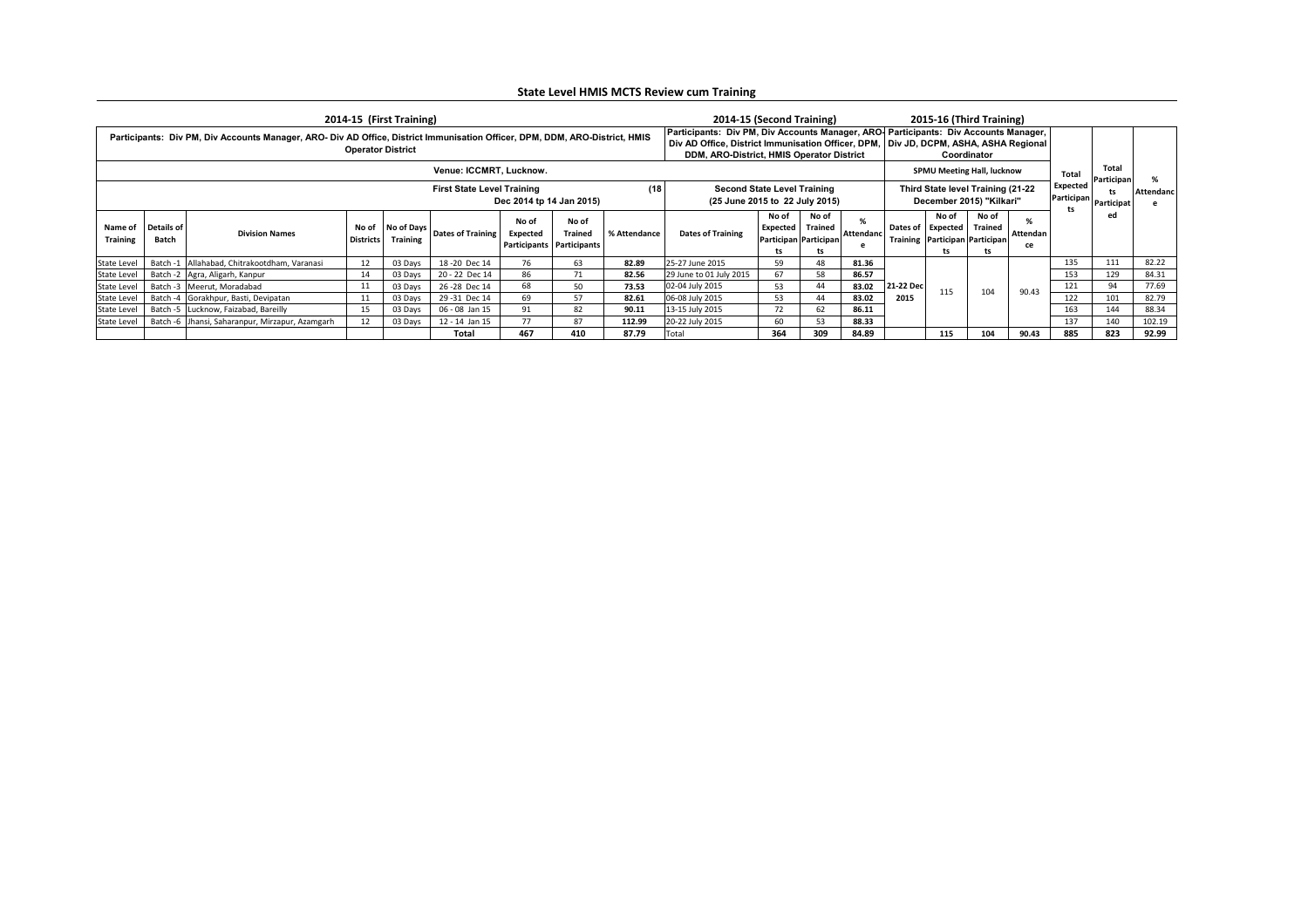|          | <b>Batch One</b>        |                  |                                                                                                                                |                                                                       |                                              |                  |                                        |                                              |                                |                                                        |                                |              |  |  |
|----------|-------------------------|------------------|--------------------------------------------------------------------------------------------------------------------------------|-----------------------------------------------------------------------|----------------------------------------------|------------------|----------------------------------------|----------------------------------------------|--------------------------------|--------------------------------------------------------|--------------------------------|--------------|--|--|
|          |                         |                  | District Level HMIS/MCTS Training Cum Review Conducted Status (Organised at Divisional HQ)                                     |                                                                       |                                              |                  |                                        |                                              |                                |                                                        |                                |              |  |  |
| Sr<br>No |                         |                  | Participants: Chief Medical Officers, ACMO(RCH), DPM, HMIS Operator, DHEIO, ARO, RI Operator, BPM & MCTS Operator (All Blocks) |                                                                       |                                              |                  |                                        |                                              |                                |                                                        |                                |              |  |  |
|          | <b>Name of Division</b> | Batch -1         | <b>Participating District</b><br><b>Names</b>                                                                                  | Venue                                                                 | No of<br><b>Participants</b><br>participated | Batch - 2        | Participating<br><b>District Names</b> | No of<br><b>Participants</b><br>participated | Batch - 3                      | Participatin Participant<br>g District<br><b>Names</b> | No of<br>s<br>participate<br>d | <b>Total</b> |  |  |
| -1       | Agra                    | 23-25 March 2015 | Agra, Mathura,<br>Firozabad, Mainpuri                                                                                          | RFPTC, Agra                                                           | 109                                          |                  |                                        |                                              |                                |                                                        |                                | 109          |  |  |
| 2        | Aligarh                 | 13-15 March 2015 | Aligarh, Eta, Kasganj,<br>Hathras                                                                                              | <del>tuccii Dayai</del><br>Upadhyaya<br>Combino                       | 94                                           |                  |                                        |                                              |                                |                                                        |                                | 94           |  |  |
| 3        | Allahabad               | 16-18 March 2015 | Pratapgarh, Fatehpur                                                                                                           | RFPTC,<br>Allahabad                                                   | 66                                           | 19-21March 2015  | Allahabad,<br>Kaushambi                | 64                                           |                                |                                                        |                                | 130          |  |  |
| 4        | Azamgarh                | 17-19 March 2015 | Azamgarh                                                                                                                       | <del>AD Omce</del><br>Meeting Hall,                                   | 54                                           | 20-22 March 2015 | Ballia, Mau                            | 62                                           |                                |                                                        |                                | 116          |  |  |
| 5        | <b>Bareilly</b>         | 16-18 March 2015 | Shahjahanpur, Badaun                                                                                                           | <b>RFPTC, Bareilly</b>                                                | 75                                           | 19-21 March 2015 | Bareilly, Pilibhit                     | 65                                           |                                |                                                        |                                | 140          |  |  |
| 6        | Basti                   | 12-14 March 2015 | Basti, Sant Kabir<br>Nagar                                                                                                     | <del>ווטעוט אויז ושוטר</del><br>Basti (Near<br><del>noleYKa)gmm</del> | 66                                           | 18-20 March 2014 | Sidharthnagar                          | 44                                           |                                |                                                        |                                | 110          |  |  |
| 7        | Chitrakoot              | 16-18 March 2015 | Banda, Chitrakoot                                                                                                              | Tourist, Station<br><b>Dood Rando</b>                                 | 37                                           |                  | 19-21 March 2015 Hamirpur, Mahoba      | 33                                           |                                |                                                        |                                | 70           |  |  |
| 8        | Devipatan               | 16-18 March 2015 | Gonda, Shrawasti                                                                                                               | ANMTC. DWH<br>Campus, Gonda                                           | 62                                           | 19-21 March 2015 | Balrampur,<br>Behraich                 | 51                                           |                                |                                                        |                                | 113          |  |  |
| 9        | Faizabad                | 19-21 March 2015 | Sultanpur, Amethi                                                                                                              | Reserve Police<br><del>' inee fing ran,"</del>                        | 64                                           | 23-25 March 2015 | Faizabad,<br>Ambedkarnagar             | 46                                           | 26-28 march<br>2015            | Barabanki                                              | 42                             | 152          |  |  |
| 10       | Gorakhpur               | 16-18 March 2015 | Gorakhpur                                                                                                                      | Naveen AD                                                             | 46                                           | 19-21 March 2015 | Maharajganj,<br>Kushinagar             | 55                                           | 23-25 March<br>2015            | Deoria                                                 | 55                             | 156          |  |  |
| 11       | Jhansi                  | 23-25 March 2015 | Jalaun, Jhansi,<br>Lalitpur                                                                                                    | RFPTC, Medical<br>College, Jhansi                                     | 66                                           |                  |                                        |                                              |                                |                                                        |                                | 66           |  |  |
| 12       | <b>Kanpur Nagar</b>     | 16-18 March 2015 | Kanpur Nagar, Kanpur<br>Dehat                                                                                                  | Ramadevi.<br><del>ccKirt?,"King</del>                                 | 46                                           | 19-21 March 2015 | Etawah, Auraiya                        | 32                                           | 23-25 March<br>2015            | Kannaui,<br>Farukhabad                                 | 37                             | 115          |  |  |
| 13       | Lucknow                 | 16-18 March 2015 | Hardoi, Sitapur, Unnao                                                                                                         | Road,<br><del>klip<sup>u</sup>reņmeeru.</del>                         | 115                                          | 19-21 March 2015 | Kheiri                                 | 98                                           |                                |                                                        |                                | 213          |  |  |
| 14       | Meerut                  | 17-19 March 2015 | Baghpat, G.B Nagar,<br>Ghaziabad                                                                                               | (Meerut Medical<br><del>Collace</del>                                 | 37                                           | 20-22 March 2015 | Meerut, Hapur                          | 44                                           | 23-25 March Bulandshah<br>2015 | ar                                                     | 39                             | 120          |  |  |
| 15       | <b>Mirzapur</b>         | 23-25 March 2015 | Mirzapur, Bhadohi,<br>Sonebhadra                                                                                               | Panchayat<br>Cabbagar                                                 | 52                                           |                  |                                        |                                              |                                |                                                        |                                | 52           |  |  |
| 16       | Moradabad               | 18-20 March 2015 | Moradabad, Rampur,<br>Amroha                                                                                                   | RFPTC,<br>Moradabad                                                   | 49                                           | 23-25 March 2015 | Bijnour, Sambhal,<br>Moradabad         | 52                                           |                                |                                                        |                                | 101          |  |  |
| 17       | Saharanpur              | 19-21 March 2015 | Saharanpur,<br>Muzaffarnagar, Shamli                                                                                           | ivi <del>ccung main,</del><br>DWH,                                    | 77                                           |                  |                                        |                                              |                                |                                                        |                                | 77           |  |  |
| 18       | Varanasi                | 16-18 March 2015 | Varanasi, Jaunpur                                                                                                              | RFPTC, Shivpur<br>Varanasi                                            | 65                                           | 19-21 March 2015 | Ghazipur,<br>Chandauli                 | 58                                           |                                |                                                        |                                | 123          |  |  |
|          |                         |                  |                                                                                                                                | Total                                                                 | 1180                                         |                  |                                        | 704                                          |                                |                                                        | 173                            | 2057         |  |  |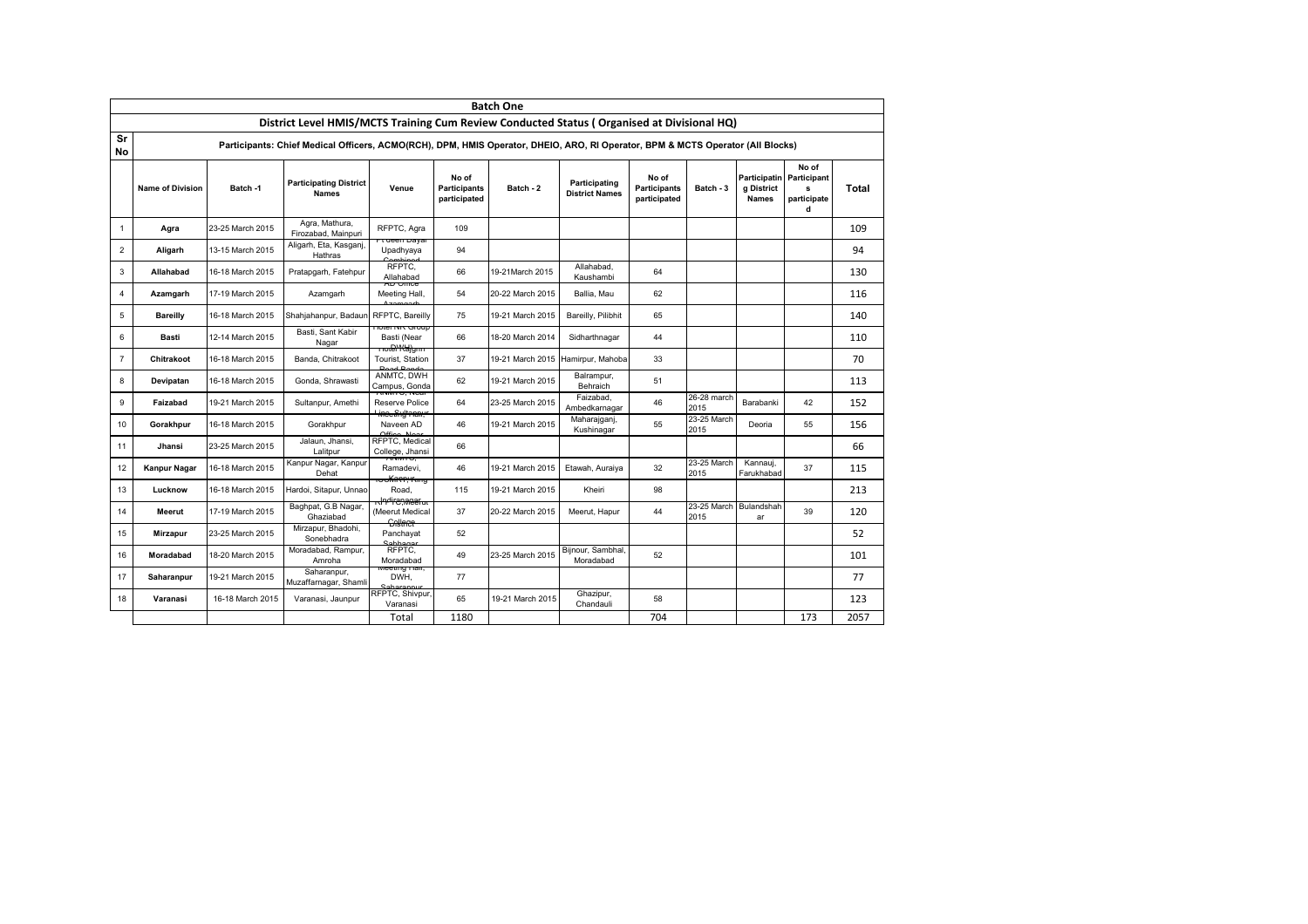|                 | <b>Batch Two</b>                                                                                                                                        |                        |                                                           |                                                                |                                              |                   |                                            |                                                                                                                                |                         |                                            |                                              |              |  |  |
|-----------------|---------------------------------------------------------------------------------------------------------------------------------------------------------|------------------------|-----------------------------------------------------------|----------------------------------------------------------------|----------------------------------------------|-------------------|--------------------------------------------|--------------------------------------------------------------------------------------------------------------------------------|-------------------------|--------------------------------------------|----------------------------------------------|--------------|--|--|
|                 |                                                                                                                                                         |                        |                                                           |                                                                |                                              |                   |                                            | District Level HMIS/MCTS Training Cum Review Conducted Status (Organised at Divisional HQ)                                     |                         |                                            |                                              |              |  |  |
|                 |                                                                                                                                                         |                        |                                                           |                                                                |                                              |                   |                                            | Participants: Chief Medical Officers, ACMO(RCH), DPM, HMIS Operator, DHEIO, ARO, RI Operator, BPM & MCTS Operator (All Blocks) |                         |                                            |                                              |              |  |  |
| <b>Sr</b><br>No | Name of<br><b>Division</b>                                                                                                                              | Batch -1               | Participatin<br>g District<br><b>Names</b>                | Venue                                                          | No of<br><b>Participants</b><br>participated | Batch - 2         | Participatin<br>g District<br><b>Names</b> | No of<br><b>Participants</b><br>participated                                                                                   | Batch - 3               | Participatin<br>g District<br><b>Names</b> | No of<br><b>Participants</b><br>participated | <b>Total</b> |  |  |
| $\mathbf{1}$    | Agra                                                                                                                                                    | 28-30 Dec<br>2015      | Ayıa,<br>Mathura,                                         | RFPTC, Agra                                                    | 94                                           |                   |                                            |                                                                                                                                |                         |                                            |                                              | 94           |  |  |
| 2               | Aligarh                                                                                                                                                 | 14-16 Dec<br>2015      | <del>Fiigarnheda,</del><br>Kasganj,<br><b>Literature</b>  | Dayal                                                          | 93                                           |                   |                                            |                                                                                                                                |                         |                                            |                                              | 93           |  |  |
| 3               | Allahabad                                                                                                                                               | 24-26 Aug<br>2015      | Pratapgarh,<br>Fatehpur                                   | RFPTC,<br>Allahabad                                            | 64                                           | 02-04 Sep<br>2015 | Allahabad,<br>Kaushambi                    | 70                                                                                                                             |                         |                                            |                                              | 134          |  |  |
| 4               | <del>AD Omce</del><br>08-10 Sep<br>15-17Sep<br>Azamgarh<br>Azamgarh<br>51<br>Ballia, Mau<br>66<br>117<br>Meeting Hall,<br>2015<br>2015                  |                        |                                                           |                                                                |                                              |                   |                                            |                                                                                                                                |                         |                                            |                                              |              |  |  |
| 5               | 16-18 Nov<br>RFPTC.<br>$19-21$ Nov<br>Bareilly,<br>Badaun,<br>68<br>53<br><b>Bareilly</b><br>121<br>2015<br>2015<br>Pilibhit<br>Sahjahanpur<br>Bareilly |                        |                                                           |                                                                |                                              |                   |                                            |                                                                                                                                |                         |                                            |                                              |              |  |  |
| 6               | Basti                                                                                                                                                   | 2-4 Sep<br>2015        | Sant Kabir<br>Nagar                                       | <b>RHFWTC</b><br>Gkp                                           | 35                                           | 14-16 Sep<br>2015 | Basti                                      | 32                                                                                                                             | 21-23 Sep<br>2015       | Sidharthnaga<br>r                          | 22                                           | 89           |  |  |
| 7               | Chitrakoot                                                                                                                                              | 21-23 Dec<br>2015      | <del>Danua,</del><br>Chitrakoot<br>Llominnu               | <del>noter reagam</del><br>Tourist,<br><sup>2+</sup> atign Rea | 64                                           |                   |                                            |                                                                                                                                |                         |                                            |                                              | 64           |  |  |
| 8               | Devipatan                                                                                                                                               | 21-23 Sep<br>15        | Gonda,<br>Shrawasti                                       | <b>DWH</b>                                                     | 60                                           | 21-23 Sep<br>15   | Balrampur,<br>Behraich                     | 53                                                                                                                             |                         |                                            |                                              | 113          |  |  |
| 9               | Faizabad                                                                                                                                                | 18-20 Dec<br>2015      | <del>impeukama</del><br>gar, Amethi                       | <del>Anmre,</del><br>Near                                      | 82                                           | 21-23 Dec<br>2015 | Barabanki,<br>Sultanpur                    | 67                                                                                                                             |                         |                                            |                                              | 149          |  |  |
| 10              | Gorakhpur                                                                                                                                               | 10-12 Feb              | Gorakhpur,<br>Maharajganj                                 | r <del>eenng ram,</del><br>Naveen AD<br><del>ᡩfirr Nga</del>   | 72                                           | 15-17 Feb         | Deoria,<br>Kushinagar                      | 69                                                                                                                             |                         |                                            |                                              | 141          |  |  |
| 11              | Jhansi                                                                                                                                                  | 22-24 Sep<br>2015      | Jaidull,<br>Jhansi,<br><del>al ulitausau</del>            | Medical<br><del>Anllare,</del>                                 | 67                                           |                   |                                            |                                                                                                                                |                         |                                            |                                              | 67           |  |  |
| 12              | Kanpur<br>Nagar                                                                                                                                         | 07-09 Oct<br>2015      | Kanpur<br>$D$ ohot                                        | Ramadevi,                                                      | 50                                           | 15-17 Oct<br>2015 | <del>vanpur</del><br>Nagar,<br>ستمسب       | 58                                                                                                                             |                         |                                            |                                              | 108          |  |  |
| 13              | Lucknow                                                                                                                                                 | $10-12$ August<br>2015 | Hardoi, Lko                                               | <b>COMAT,</b><br>Ring Road,<br>Indiranagar                     | 61                                           | 17-19 Aug<br>2015 | Kheri,<br>Sitapur                          | 64                                                                                                                             | 20-22 Aug<br>2015       | Unnao,<br>Raibareilly                      | 72                                           | 197          |  |  |
| 14              | Meerut                                                                                                                                                  | $28-30$ Sep<br>2015    | ivieerut,<br>Hapur,                                       | RFPTC, Meer<br>ut                                              | 122                                          |                   |                                            |                                                                                                                                |                         |                                            |                                              | 122          |  |  |
| 15              | <b>Mirzapur</b>                                                                                                                                         | $21-23$ Sep<br>2015    | Rmzapat,<br>Bhadohi,                                      | णञ्तारा<br>Panchayat<br>Cabbagar                               | 31                                           |                   |                                            |                                                                                                                                |                         |                                            |                                              | 31           |  |  |
| 16              | Moradabad                                                                                                                                               | 17-19 Dec<br>2015      | Ronabland G<br>Rampur,                                    | RFPTC,<br>Moradabad                                            | 94                                           |                   |                                            |                                                                                                                                |                         |                                            |                                              | 94           |  |  |
| 17              | Saharanpur                                                                                                                                              | 22-24 Sep<br>2015      | <del>anaha Bür,</del><br>Muzaffarnag<br>$O(1.2 \times 1)$ | <del>nceung man,</del><br>DWH,                                 | 79                                           |                   |                                            |                                                                                                                                |                         |                                            |                                              | 79           |  |  |
| 18              | Varanasi                                                                                                                                                | 18-20, Aug<br>2015     | Jaunpur                                                   | <del>khrner</del><br>Shivpur,<br>Varangei                      | 45                                           | 25-27 Aug<br>2015 | Ghazipur                                   | 38                                                                                                                             | 31 Aug -02<br>sep, 2015 | Varanasi,<br>Chandauli                     | 46                                           | 129          |  |  |
|                 |                                                                                                                                                         |                        |                                                           | Total                                                          |                                              |                   |                                            |                                                                                                                                |                         |                                            |                                              | 1942         |  |  |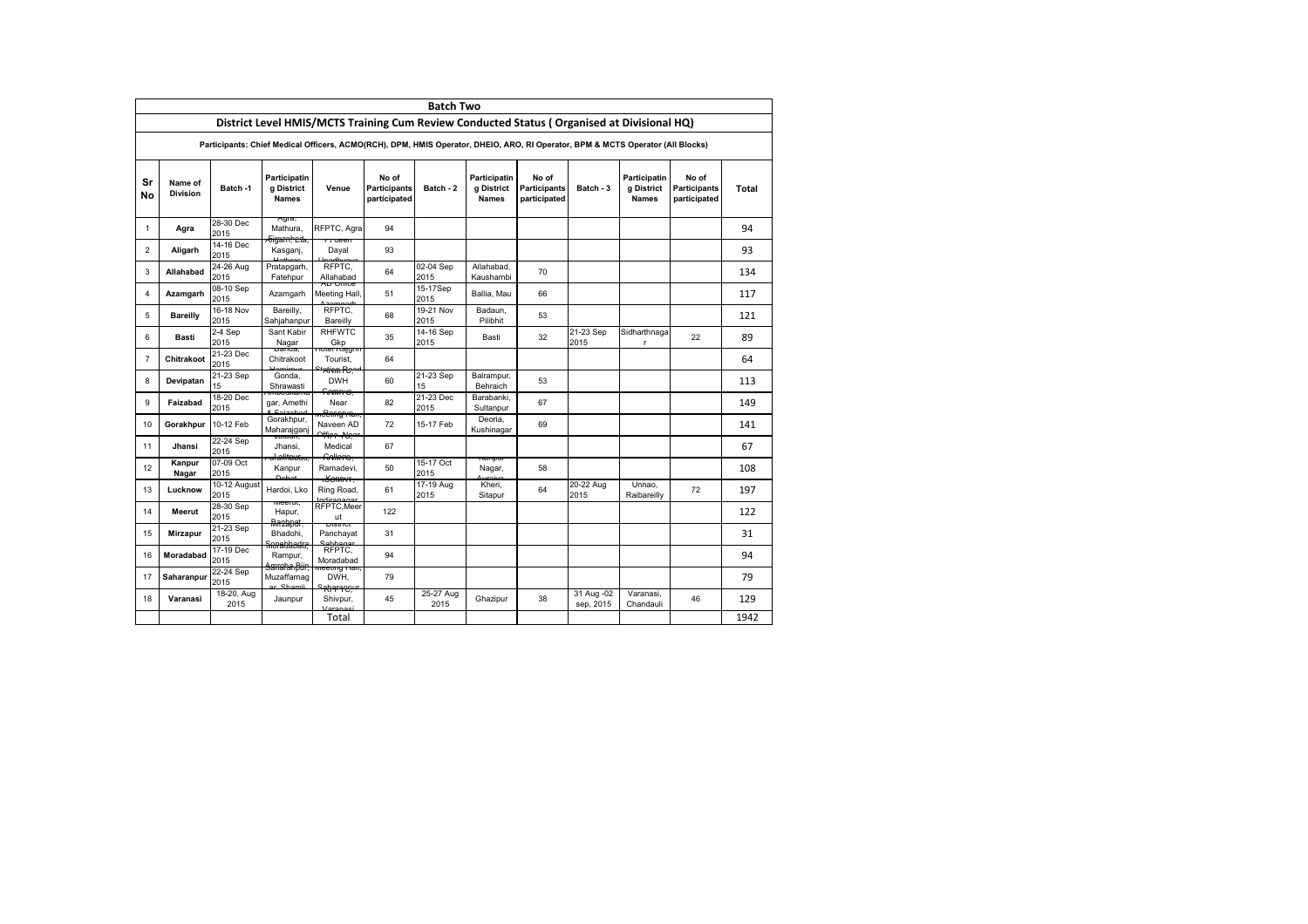|                | <b>Propondi Level Times meto neview canni naming</b><br><b>Batch Three</b><br>District Level HMIS/MCTS Training Cum Review Conducted Status (Organised at Divisional HQ) |                            |                                                       |                                                          |                                              |                     |                                            |                                                                                                                                |           |                                            |                                              |              |  |  |
|----------------|--------------------------------------------------------------------------------------------------------------------------------------------------------------------------|----------------------------|-------------------------------------------------------|----------------------------------------------------------|----------------------------------------------|---------------------|--------------------------------------------|--------------------------------------------------------------------------------------------------------------------------------|-----------|--------------------------------------------|----------------------------------------------|--------------|--|--|
|                |                                                                                                                                                                          |                            |                                                       |                                                          |                                              |                     |                                            |                                                                                                                                |           |                                            |                                              |              |  |  |
|                |                                                                                                                                                                          |                            |                                                       |                                                          |                                              |                     |                                            | Participants: Chief Medical Officers, ACMO(RCH), DPM, HMIS Operator, DHEIO, ARO, RI Operator, BPM & MCTS Operator (All Blocks) |           |                                            |                                              |              |  |  |
| Sr No          | Name of<br><b>Division</b>                                                                                                                                               | Batch -1                   | Participatin<br>g District<br><b>Names</b>            | Venue                                                    | No of<br><b>Participants</b><br>participated | Batch - 2           | Participatin<br>g District<br><b>Names</b> | No of<br><b>Participants</b><br>participated                                                                                   | Batch - 3 | Participatin<br>g District<br><b>Names</b> | No of<br><b>Participants</b><br>participated | <b>Total</b> |  |  |
| 1              | Agra                                                                                                                                                                     |                            |                                                       |                                                          |                                              |                     |                                            |                                                                                                                                |           |                                            |                                              | 0            |  |  |
| $\overline{2}$ | Aligarh                                                                                                                                                                  | 29 Feb to 02<br>March 2016 | All districts                                         | $\tau$ ucen<br>Dayal<br>Inadhuay                         | 92                                           |                     |                                            |                                                                                                                                |           |                                            |                                              | 92           |  |  |
| 3              | Allahabad                                                                                                                                                                | $28-30$ Dec<br>2015        | All districts                                         | RFPTC,<br>Allahabad                                      | 66                                           |                     |                                            |                                                                                                                                |           |                                            |                                              | 66           |  |  |
| 4              | Azamgarh                                                                                                                                                                 | 08-10 Dec<br>2015          | Ballia, Mau                                           | <del>AD OMCC</del><br>Meeting Hall,                      | 54                                           | 28-30 Dec<br>2015   |                                            | 43                                                                                                                             |           |                                            |                                              | 97           |  |  |
| 5              | <b>Bareilly</b>                                                                                                                                                          | $12-14$ Jan<br>2016        | <del>Daremy,</del><br>Shahjahanpu                     | RFPTC,<br>Bareilly                                       | 71                                           | $18-20$ Jan<br>2016 | Badaun,<br>Pilibhit                        | 42                                                                                                                             |           |                                            |                                              | 113          |  |  |
| 6              | Basti                                                                                                                                                                    | 21-23 Feb<br>2016          | All districts                                         | <b>ANMTC</b><br>Basti                                    | 89                                           |                     |                                            |                                                                                                                                |           |                                            |                                              | 89           |  |  |
| $\overline{7}$ | <b>Chitrakoot</b>                                                                                                                                                        | 10-12 March<br>2016        | All districts                                         | Jain<br>Dharamshala                                      | 56                                           |                     |                                            |                                                                                                                                |           |                                            |                                              | 56           |  |  |
| 8              | Devipatan                                                                                                                                                                | $21-23$ Dec<br>2015        | Behraich,<br>Shrawasti                                | ∖। । । । । । । ,<br><b>DWH</b>                           | 46                                           | 28-30 Dec<br>2015   | Balrampur,<br>Gonda                        | 58                                                                                                                             |           |                                            |                                              | 104          |  |  |
| 9              | Faizabad                                                                                                                                                                 |                            |                                                       |                                                          |                                              |                     |                                            |                                                                                                                                |           |                                            |                                              | 0            |  |  |
| 10             | Gorakhpur                                                                                                                                                                |                            |                                                       |                                                          |                                              |                     |                                            |                                                                                                                                |           |                                            |                                              | 0            |  |  |
| 11             | Jhansi                                                                                                                                                                   | 09-11 Feb<br>2016          | <del>Jilansi,</del><br>jalaun,<br>عبيمةناد            | <b>RFPTC</b>                                             | 60                                           |                     |                                            |                                                                                                                                |           |                                            |                                              | 60           |  |  |
| 12             | Kanpur<br>Nagar                                                                                                                                                          | 26-28 Dec<br>2015          | <b>All Districts</b>                                  | Ursala Hall                                              | 111                                          |                     |                                            |                                                                                                                                |           |                                            |                                              | 111          |  |  |
| 13             | Lucknow                                                                                                                                                                  | 14-16 Jan<br>2016          | naruor,<br>Sitapur,<br><del>Meenn,</del>              | <b>IUUININI,</b><br>Ring Road,<br><del>kr4'ne,weer</del> | 80                                           | 1-3 Feb 2016        | LUCKHOW,<br>Raibareilly, K                 | 77                                                                                                                             |           |                                            |                                              | 157          |  |  |
| 14             | Meerut                                                                                                                                                                   | 07-09 Dec<br>2015          | Hapur,                                                | ut (Meerut<br><b>Mediral</b>                             | 122                                          |                     |                                            |                                                                                                                                |           |                                            |                                              | 122          |  |  |
| 15             | <b>Mirzapur</b>                                                                                                                                                          | 29-31 Dec<br>2015          | <del>Rnzapat,</del><br>Bhadohi,<br><b>Ronablander</b> | Panchayat<br>Sabbagar                                    | 63                                           |                     |                                            |                                                                                                                                |           |                                            |                                              | 63           |  |  |
| 16             |                                                                                                                                                                          | Moradabad 4-6 Feb 2016     | Rampur,<br><del>Sanaha Bür,</del>                     | RFPTC,<br>Moradabad                                      | 80                                           |                     |                                            |                                                                                                                                |           |                                            |                                              | 80           |  |  |
| 17             | Saharanpur                                                                                                                                                               | 10-12 Dec<br>2015          | Muzaffarnag                                           | ivi <del>ceung mail,</del><br>DWH,                       | 79                                           |                     |                                            |                                                                                                                                |           |                                            |                                              | 79           |  |  |
| 18             | Varanasi                                                                                                                                                                 | $21-23$ Dec<br>2015        | Gazipur,<br>Jaunpur                                   | ᠳ <del>ᠻᡃᠩᡟ</del> ᡆᡘᢒᡃ<br>Shivpur,<br>Verensei           | 74                                           | 04-06 Jan<br>2016   | Ghazipur,<br>Chandauli                     | 48                                                                                                                             |           |                                            |                                              | 122          |  |  |
|                |                                                                                                                                                                          |                            |                                                       | Total                                                    |                                              |                     |                                            |                                                                                                                                |           |                                            |                                              | 1411         |  |  |

Divisional Level HMIS MCTS Review Cum Training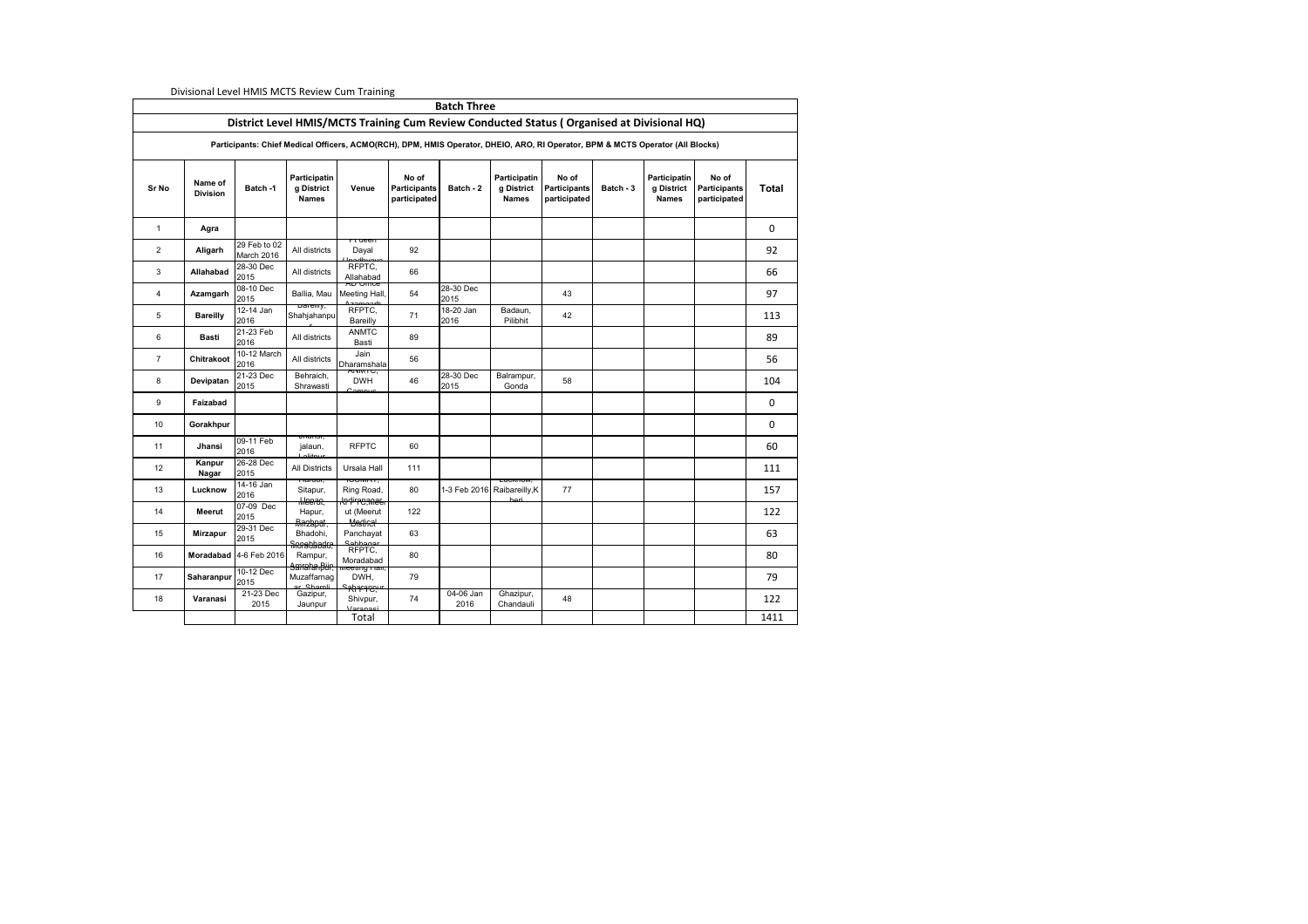|                 | <b>Batch Four</b>          |                          |                                                   |                           |                                                                                                                                |                    |                                            |                                              |           |                                            |                                              |              |                                                               |                                                                         |                             |                                             |                                       |                                                         |                        |
|-----------------|----------------------------|--------------------------|---------------------------------------------------|---------------------------|--------------------------------------------------------------------------------------------------------------------------------|--------------------|--------------------------------------------|----------------------------------------------|-----------|--------------------------------------------|----------------------------------------------|--------------|---------------------------------------------------------------|-------------------------------------------------------------------------|-----------------------------|---------------------------------------------|---------------------------------------|---------------------------------------------------------|------------------------|
|                 |                            |                          |                                                   |                           | District Level HMIS/MCTS Training Cum Review Conducted Status (Organised at Divisional HQ)                                     |                    |                                            |                                              |           |                                            |                                              |              |                                                               |                                                                         |                             |                                             |                                       |                                                         |                        |
|                 |                            |                          |                                                   |                           | Participants: Chief Medical Officers, ACMO(RCH), DPM, HMIS Operator, DHEIO, ARO, RI Operator, BPM & MCTS Operator (All Blocks) |                    |                                            |                                              |           |                                            |                                              |              |                                                               | <b>Total Expected Participants in Four Quarters</b>                     |                             |                                             |                                       | <b>Total Participants participated in Four Quarters</b> |                        |
| <b>Sr No</b>    | Name of<br><b>Division</b> | Batch -1                 | <b>Participatin</b><br>g District<br><b>Names</b> | Venue                     | No of<br><b>Participants</b><br>participated                                                                                   | Batch - 2          | Participatin<br>g District<br><b>Names</b> | No of<br><b>Participants</b><br>participated | Batch - 3 | Participatin<br>g District<br><b>Names</b> | No of<br><b>Participants</b><br>participated | <b>Total</b> | <b>Expected</b><br><b>Participants</b><br>in First<br>Quarter | Expected<br><b>Participants Expected</b><br>in Three<br><b>Quarters</b> | <b>Total</b><br>Participant | <b>Participant</b><br>s in First<br>Quarter | Participant<br>s in Three<br>Quarters | Total<br>Participant<br>s<br>Participate<br>d           | % age<br>Participation |
|                 | Agra                       |                          |                                                   |                           |                                                                                                                                |                    |                                            |                                              |           |                                            |                                              | $\mathbf 0$  | 111                                                           | 315                                                                     | 426                         | 109                                         | 94                                    | 203                                                     | 47.65                  |
| 2               | Aligarh                    |                          |                                                   |                           |                                                                                                                                |                    |                                            |                                              |           |                                            |                                              | 0            | 93                                                            | 261                                                                     | 354                         | 94                                          | 185                                   | 279                                                     | 78.81                  |
| $\mathbf{3}$    | Allahabad                  | 20-22 Mar<br>2016        | Allahabad &<br>Kaushambi                          | RFPTC,<br>Allahabad       | 63                                                                                                                             | 28-30 Mar<br>2016  | Fatehpur &<br>Pratapgarh                   | 64                                           |           |                                            |                                              | 127          | 141                                                           | 381                                                                     | 522                         | 130                                         | 327                                   | 457                                                     | 87.55                  |
| $\overline{4}$  | Azamgarh                   | 1-3 March<br>2016        | Azamgarh                                          | Shadigrah                 | 39                                                                                                                             | 8-10 March<br>2016 | Shadigrah                                  | 49                                           |           |                                            |                                              | 88           | 116                                                           | 321                                                                     | 437                         | 116                                         | 302                                   | 418                                                     | 95.65                  |
| 5               | <b>Bareilly</b>            | 19-21 March<br>2016      |                                                   | <b>RFPTC</b>              | 114                                                                                                                            |                    |                                            |                                              |           |                                            |                                              | 114          | 129                                                           | 369                                                                     | 498                         | 140                                         | 348                                   | 488                                                     | 97.99                  |
| 6               | <b>Basti</b>               | 28-30 March<br>2016      | Basti                                             |                           | 35                                                                                                                             | 2016               | 28-30 March Sidharthnaga<br><b>r</b>       | 32                                           | 2016      | 28-30 March Santkabirnag<br>ar             | 22                                           | 89           | 94                                                            | 267                                                                     | 361                         | 110                                         | 267                                   | 377                                                     | 104.43                 |
| $\overline{7}$  | <b>Chitrakoot</b>          |                          |                                                   |                           |                                                                                                                                |                    |                                            |                                              |           |                                            |                                              | 0            | 73                                                            | 201                                                                     | 274                         | 70                                          | 120                                   | 190                                                     | 69.34                  |
| 8               | Devipatan                  | 29 Feb to 02<br>March 16 | All districts                                     | Prashikshan               | 104                                                                                                                            |                    |                                            |                                              |           |                                            |                                              | 104          | 113                                                           | 321                                                                     | 434                         | 113                                         | 321                                   | 434                                                     | 100.00                 |
| 9               | Faizabad                   |                          |                                                   |                           |                                                                                                                                |                    |                                            |                                              |           |                                            |                                              | 0            | 158                                                           | 435                                                                     | 593                         | 152                                         | 149                                   | 301                                                     | 50.76                  |
| 10 <sup>°</sup> | Gorakhpur                  |                          |                                                   |                           |                                                                                                                                |                    |                                            |                                              |           |                                            |                                              | $\Omega$     | 147                                                           | 423                                                                     | 570                         | 156                                         | 141                                   | 297                                                     | 52.11                  |
| 11              | Jhansi                     | 09-11 March<br>2016      | ਗਾਗਾਙਾ<br>jalaun,                                 | <b>RFPTC</b>              | 52                                                                                                                             |                    |                                            |                                              |           |                                            |                                              | 52           | 66                                                            | 183                                                                     | 249                         | 66                                          | 179                                   | 245                                                     | 98.39                  |
| 12              | Kanpur<br>Nagar            | 19-21 March<br>2016      | All districts                                     | Ursala Hall               | 101                                                                                                                            |                    |                                            |                                              |           |                                            |                                              | 101          | 135                                                           | 384                                                                     | 519                         | 115                                         | 320                                   | 435                                                     | 83.82                  |
| 13              | Lucknow                    |                          |                                                   |                           |                                                                                                                                |                    |                                            |                                              |           |                                            |                                              | 0            | 219                                                           | 654                                                                     | 873                         | 213                                         | 354                                   | 567                                                     | 64.95                  |
| 14              | Meerut                     | 11-13 Feb<br>2016        | All districts                                     | TTT U.IVIE<br>ut (Meerut  | 131                                                                                                                            |                    |                                            |                                              |           |                                            |                                              | 131          | 127                                                           | 360                                                                     | 487                         | 120                                         | 375                                   | 495                                                     | 101.64                 |
| 15              | <b>Mirzapur</b>            |                          |                                                   |                           |                                                                                                                                |                    |                                            |                                              |           |                                            |                                              | 0            | 72                                                            | 201                                                                     | 273                         | 52                                          | 94                                    | 146                                                     | 53.48                  |
| 16              | Moradabad                  | 9-11 March<br>2016       | All districts                                     | RFPTC MBD                 | 71                                                                                                                             |                    |                                            |                                              |           |                                            |                                              | 71           | 108                                                           | 303                                                                     | 411                         | 101                                         | 245                                   | 346                                                     | 84.18                  |
| 17              | Saharanpur                 | 8-10 Feb<br>2016         | All districts                                     | <del>cung r</del><br>DWH, | 75                                                                                                                             |                    |                                            |                                              |           |                                            |                                              | 75           | 70                                                            | 195                                                                     | 265                         | 77                                          | 233                                   | 310                                                     | 116.98                 |
| 18              | Varanasi                   | 17-19 March<br>2016      | All districts                                     | Shivpur,                  | 103                                                                                                                            |                    |                                            |                                              |           |                                            |                                              | 103          | 133                                                           | 381                                                                     | 514                         | 123                                         | 354                                   | 477                                                     | 92.80                  |
|                 |                            |                          |                                                   | Total                     |                                                                                                                                |                    |                                            |                                              |           |                                            |                                              | 1055         | 2105                                                          | 5955                                                                    | 8060                        | 2057                                        | 4408                                  | 6465                                                    | 80.21                  |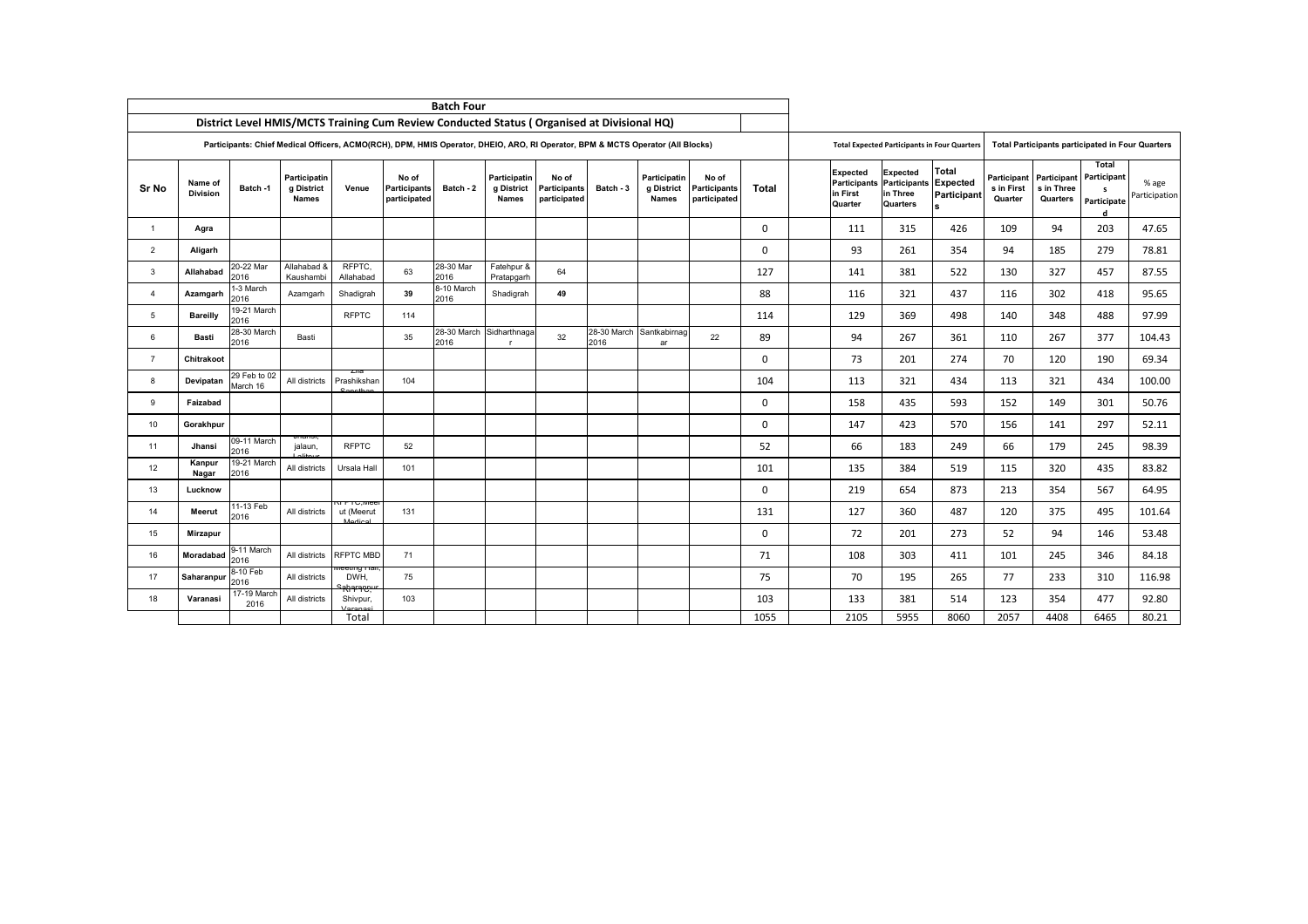| Participants: Medical Officer Incharge, ARO, HEO, LHV, ANM (ALL) |                         |                 |                                                          |                                |                                                                                 |               |                                                   |               |                                                   |                                                                                   |               |                                                       |               |                                                   |                    | Participants: Medical Officer Incharge, ARO, HEO, LHV, ANM (ALL) |                    |                                                   |                      |                                                   |               |                                                  |                                                                               |                                                                       |         |
|------------------------------------------------------------------|-------------------------|-----------------|----------------------------------------------------------|--------------------------------|---------------------------------------------------------------------------------|---------------|---------------------------------------------------|---------------|---------------------------------------------------|-----------------------------------------------------------------------------------|---------------|-------------------------------------------------------|---------------|---------------------------------------------------|--------------------|------------------------------------------------------------------|--------------------|---------------------------------------------------|----------------------|---------------------------------------------------|---------------|--------------------------------------------------|-------------------------------------------------------------------------------|-----------------------------------------------------------------------|---------|
|                                                                  |                         |                 |                                                          |                                | <b>Budget Release in</b><br>2014-15                                             |               | <b>First Batch</b>                                |               | <b>Second batch</b>                               | <b>Budget Release</b><br>in 2015-16                                               |               | Third batch                                           | Fourth batch  |                                                   | <b>Fifth batch</b> |                                                                  | <b>Sixth batch</b> |                                                   | <b>Seventh batch</b> |                                                   | Eighth batch  |                                                  |                                                                               |                                                                       |         |
| Sl.No.                                                           | <b>Name of District</b> | No of<br>Blocks | No of<br><b>Trainings</b><br><b>Batches</b><br>conducted | <b>Venue</b>                   | <b>No of Participants</b><br>expected (As Per<br><b>Budget</b><br>Disbursement) | Month         | No of<br>Participants<br>actually<br>Participated | Month         | No of<br>Participants<br>actually<br>Participated | No of<br>Participants<br>expected (As Per<br><b>Budget</b><br><b>Disbursement</b> | Month         | <b>No of Participants</b><br>actually<br>Participated | Month         | No of<br>Participant<br>s actually<br>Participate | Month              | No of<br>Participant<br>s actually<br>Participate                | Month              | No of<br>Participant<br>s actually<br>Participate | Month                | No of<br>Participant<br>s actually<br>Participate | Month         | No of<br>Participan<br>s actually<br>Participate | <b>Total No of</b><br>Participants<br><b>Expected in 12</b><br><b>Batches</b> | <b>Total No of</b><br>Participants<br><b>Frained till Feb</b><br>2016 | $%$ age |
|                                                                  | Agra                    | 15              | 15                                                       | <b>CMOOffice Meeting Hall</b>  | 1028                                                                            | <b>Mär.15</b> | 406                                               | Feb.16        | 90                                                | 4330                                                                              | <b>Mär.16</b> | 475                                                   |               |                                                   |                    |                                                                  |                    |                                                   |                      |                                                   |               |                                                  | 5358                                                                          | 971                                                                   | 18.12   |
|                                                                  | Firozabad               | 9               |                                                          | <b>CMOOffice Meeting Hall</b>  | 584                                                                             | <b>Mär.15</b> | 195                                               | <b>Feb.16</b> | 206                                               | 2190                                                                              | <b>Mär.16</b> | 196                                                   |               |                                                   |                    |                                                                  |                    |                                                   |                      |                                                   |               |                                                  | 2774                                                                          | 597                                                                   | 21.52   |
|                                                                  | Mainpuri                | 9               |                                                          | <b>CMOOffice Meeting Hall</b>  | 558                                                                             | <b>Mär.15</b> | 202                                               | <b>Feb.16</b> | 276                                               | 2210                                                                              | <b>Mär.16</b> | 271                                                   |               |                                                   |                    |                                                                  |                    |                                                   |                      |                                                   |               |                                                  | 2768                                                                          | 749                                                                   | 27.06   |
|                                                                  | Mathura                 | 10              | 10                                                       | <b>CMOOffice Meeting Hall</b>  | 590                                                                             | <b>Mär.15</b> | 244                                               | <b>Mär.16</b> | 230                                               | 2570                                                                              |               |                                                       |               |                                                   |                    |                                                                  |                    |                                                   |                      |                                                   |               |                                                  | 3160                                                                          | 474                                                                   | 15.00   |
|                                                                  | Aligarh                 | 12              |                                                          | ANMTC & DH Meeting Hall        | 914                                                                             | <b>Mär.15</b> | 311                                               | <b>Dez.15</b> | 349                                               | 3470                                                                              | <b>Jän.16</b> | 328                                                   | Feb.16        | 324                                               | <b>Mär.16</b>      | 347                                                              |                    |                                                   |                      |                                                   |               |                                                  | 4384                                                                          | 1659                                                                  | 37.84   |
|                                                                  | Etah                    | 8               |                                                          | <b>CMOOffice Meeting Hall</b>  | 506                                                                             | <b>Mär.15</b> | 208                                               | <b>Dez.15</b> | 252                                               | 2190                                                                              | Jän.16        | 244                                                   | Feb.16        | 229                                               | Mär.16             | 219                                                              |                    |                                                   |                      |                                                   |               |                                                  | 2696                                                                          | 1152                                                                  | 42.73   |
|                                                                  | Hathras                 | $\overline{7}$  |                                                          | <b>CMOOffice Meeting Hall</b>  | 514                                                                             | <b>Mär.15</b> | 166                                               | <b>Dez.15</b> | 249                                               | 1890                                                                              | <b>Jän.16</b> | 219                                                   | Feb.16        | 213                                               | Mär.16             | 189                                                              |                    |                                                   |                      |                                                   |               |                                                  | 2404                                                                          | 1036                                                                  | 43.09   |
|                                                                  | Kasganj                 | $\overline{7}$  |                                                          | <b>CMOOffice Meeting Hall</b>  | 452                                                                             | <b>Mär.15</b> | 143                                               | <b>Dez.15</b> | 151                                               | 1640                                                                              | Jän.16        | 134                                                   | Feb.16        | 149                                               | Mär.16             | 134                                                              |                    |                                                   |                      |                                                   |               |                                                  | 2092                                                                          | 711                                                                   | 33.99   |
|                                                                  | Allahabad               | 20              | 19                                                       | CMO Office Hall & CHC          | 1460                                                                            | <b>Mär.15</b> | 607                                               | <b>Dez.15</b> | 661                                               | 6380                                                                              | Feb.16        | 659                                                   | <b>Mär.16</b> | 659                                               |                    |                                                                  |                    |                                                   |                      |                                                   |               |                                                  | 7840                                                                          | 2586                                                                  | 32.98   |
|                                                                  | Fatehpur                | 13              | 13                                                       | <b>Block CHC</b>               | 852                                                                             | <b>Mär.15</b> | 284                                               | <b>Dez.15</b> | 372                                               | 3190                                                                              | Feb.16        | 340                                                   | <b>Mär.16</b> | 371                                               |                    |                                                                  |                    |                                                   |                      |                                                   |               |                                                  | 4042                                                                          | 1367                                                                  | 33.82   |
|                                                                  | Kaushambh               | 8               |                                                          | Meeting Hall DCH               | 476                                                                             | <b>Mär.15</b> | 188                                               | <b>Dez.15</b> | 221                                               | 2000                                                                              | <b>Feb.16</b> | 238                                                   | <b>Mär.16</b> | 238                                               |                    |                                                                  |                    |                                                   |                      |                                                   |               |                                                  | 2476                                                                          | 885                                                                   | 35.74   |
| 12 <sup>2</sup>                                                  | Pratapgarh              | 17              | 17                                                       | <b>Block CHC</b>               | 992                                                                             | <b>Mär.15</b> | 422                                               | <b>Dez.15</b> | 449                                               | 4400                                                                              | Feb.16        | 396                                                   | <b>Mär.16</b> | 527                                               |                    |                                                                  |                    |                                                   |                      |                                                   |               |                                                  | 5392                                                                          | 1794                                                                  | 33.27   |
| 13 <sup>1</sup>                                                  | Azamgarh                | 22              | 10                                                       | <b>ANMTC</b>                   | 1338                                                                            | <b>Mär.15</b> | 485                                               | <b>Sep.15</b> | 475                                               | 5000                                                                              | <b>Okt.15</b> | 333                                                   | <b>Dez.15</b> | 451                                               | Jän.16             | 356                                                              | Feb.16             | 337                                               | <b>Mär.16</b>        | 345                                               |               |                                                  | 6338                                                                          | 2782                                                                  | 43.89   |
|                                                                  | 14 Ballia               | 17              |                                                          | ANMTC                          | 1004                                                                            | <b>Mär.15</b> | 387                                               | <b>Sep.15</b> | 323                                               | 4160                                                                              | <b>Okt.15</b> | 410                                                   | <b>Nov.15</b> | 197                                               | <b>Dez.15</b>      | 702                                                              | <b>Jän.16</b>      | 274                                               | Feb.16               | 419                                               |               |                                                  | 5164                                                                          | 2712                                                                  | 52.52   |
| 15 <sub>1</sub>                                                  | Mau                     | 9               |                                                          | <b>CMO Meeting Hall</b>        | 596                                                                             | <b>Mär.15</b> | 241                                               | <b>Sep.15</b> | 267                                               | 2550                                                                              | <b>Okt.15</b> | 244                                                   | <b>Nov.15</b> | 271                                               | <b>Dez.15</b>      | 257                                                              | Jän.16             | 243                                               | Feb.16               | 229                                               | <b>Mär.16</b> | 237                                              | 3146                                                                          | 1989                                                                  | 63.22   |
| 16 <sup>1</sup>                                                  | Bareilly                | 15              |                                                          | <b>RFPTC</b>                   | 1066                                                                            | <b>Mär.15</b> | 371                                               | <b>Nov.15</b> | 476                                               | 4110                                                                              | <b>Dez.15</b> | 466                                                   | Feb.16        | 426                                               |                    |                                                                  |                    |                                                   |                      |                                                   |               |                                                  | 5176                                                                          | 1739                                                                  | 33.60   |
| 17                                                               | Badaun                  | 15              |                                                          | ANMTC                          | 862                                                                             | <b>Mär.15</b> | 300                                               | <b>Nov.15</b> | 302                                               | 3330                                                                              | <b>Dez.15</b> | 296                                                   | Feb.16        | 279                                               |                    |                                                                  |                    |                                                   |                      |                                                   |               |                                                  | 4192                                                                          | 1177                                                                  | 28.08   |
| 18                                                               | Pilibhit                | $\overline{7}$  |                                                          | DH                             | 510                                                                             | <b>Mär.15</b> | 202                                               | <b>Nov.15</b> | 224                                               | 2150                                                                              | <b>Dez.15</b> | 209                                                   | Feb.16        | 207                                               |                    |                                                                  |                    |                                                   |                      |                                                   |               |                                                  | 2660                                                                          | 842                                                                   | 31.65   |
| 19                                                               | Shahjahanpur            | 15              |                                                          | CMO                            | 838                                                                             | <b>Mär.15</b> | 304                                               | <b>Nov.15</b> | 318                                               | 3330                                                                              | <b>Dez.15</b> | 310                                                   | Feb.16        | 284                                               |                    |                                                                  |                    |                                                   |                      |                                                   |               |                                                  | 4168                                                                          | 1216                                                                  | 29.17   |
| 20                                                               | <b>Basti</b>            | 14              |                                                          | <b>ANMTC</b>                   | 770                                                                             | <b>Mär.15</b> | 383                                               | Jän.16        | 388                                               | 3830                                                                              | Feb.16        | 385                                                   | <b>Mär.16</b> | 363                                               | <b>Mär.16</b>      | 383                                                              |                    |                                                   |                      |                                                   |               |                                                  | 4600                                                                          | 1902                                                                  | 41.35   |
| 21                                                               | Siddhartha Nagar        | 14              |                                                          | Achal T C & DCH                | 780                                                                             | <b>Mär.15</b> | 219                                               | Jän.16        | 315                                               | 3580                                                                              | Feb.16        | 299                                                   | <b>Mär.16</b> | 306                                               |                    |                                                                  |                    |                                                   |                      |                                                   |               |                                                  | 4360                                                                          | 1139                                                                  | 26.12   |
| 22                                                               | Sant Kabir Nagar        | 9               | -5                                                       | <b>BDO Meeting Hall</b>        | 510                                                                             | <b>Mär.15</b> | 255                                               | <b>Jän.16</b> | 291                                               | 2710                                                                              | Feb.16        | 283                                                   | <b>Mär.16</b> | 247                                               | Mär.16             | 250                                                              |                    |                                                   |                      |                                                   |               |                                                  | 3220                                                                          | 1326                                                                  | 41.18   |
|                                                                  | 23 Banda                | 8               |                                                          | CMO Meeting Hall & Block CHO   | 698                                                                             | <b>Mär.15</b> | 319                                               | Feb.16        | 346                                               | 3260                                                                              | <b>Mär.16</b> | 346                                                   |               |                                                   |                    |                                                                  |                    |                                                   |                      |                                                   |               |                                                  | 3958                                                                          | 1011                                                                  | 25.54   |
|                                                                  | 24 Chitrakoot           | $5\overline{)}$ |                                                          | Old DWH Meeting Hall           | 358                                                                             | <b>Mär.15</b> | 159                                               | Feb.16        | 165                                               | 1640                                                                              | <b>Mär.16</b> | 165                                                   |               |                                                   |                    |                                                                  |                    |                                                   |                      |                                                   |               |                                                  | 1998                                                                          | 489                                                                   | 24.47   |
| 25                                                               | Hamirpur                | $\overline{7}$  |                                                          | <b>Block CHC</b>               | 542                                                                             | <b>Mär.15</b> | 222                                               | Feb.16        | 277                                               | 2340                                                                              | <b>Mär.16</b> | 277                                                   |               |                                                   |                    |                                                                  |                    |                                                   |                      |                                                   |               |                                                  | 2882                                                                          | 776                                                                   | 26.93   |
| 26                                                               | Mahoba                  | $\overline{4}$  | $\mathbf{2}$                                             | <b>CMO Office Meeting Hall</b> | 372                                                                             | <b>Mär.15</b> | 183                                               | Feb.16        | 206                                               | 1840                                                                              | <b>Mär.16</b> | 206                                                   |               |                                                   |                    |                                                                  |                    |                                                   |                      |                                                   |               |                                                  | 2212                                                                          | 595                                                                   | 26.90   |
|                                                                  | 27 Gonda                | 16              |                                                          | ANMTC                          | 932                                                                             | <b>Mär.15</b> | 355                                               | <b>Okt.15</b> | 404                                               | 3830                                                                              | <b>Nov.15</b> | 226                                                   | <b>Dez.15</b> | 424                                               | Feb.16             | 391                                                              | <b>Mär.16</b>      | 395                                               |                      |                                                   |               |                                                  | 4762                                                                          | 2195                                                                  | 46.09   |
| 28                                                               | Balrampur               | 9               |                                                          | <b>CMO Office Meeting Hall</b> | 574                                                                             | <b>Mär.15</b> | 195                                               | <b>Okt.15</b> | 213                                               | 2180                                                                              | <b>Nov.15</b> | 210                                                   | <b>Dez.15</b> | 217                                               | Feb.16             | 247                                                              | Mär.16             | 238                                               |                      |                                                   |               |                                                  | 2754                                                                          | 1320                                                                  | 47.93   |
|                                                                  | 29 Bahraich             | 14              |                                                          | <b>CMO Office Meeting Hall</b> | 872                                                                             | <b>Mär.15</b> | 352                                               | <b>Okt.15</b> | 364                                               | 3730                                                                              | <b>Nov.15</b> | 353                                                   | <b>Dez.15</b> | 383                                               | Feb.16             | 416                                                              | <b>Mär.16</b>      | 323                                               |                      |                                                   |               |                                                  | 4602                                                                          | 2191                                                                  | 47.61   |
|                                                                  | 30 Shrawasti            | 5               |                                                          | <b>CMO Office Meeting Hall</b> | 334                                                                             | <b>Mär.15</b> | 123                                               | <b>Okt.15</b> | 131                                               | 1340                                                                              | <b>Nov.15</b> | 127                                                   | <b>Dez.15</b> | 119                                               | Feb.16             | 159                                                              | Mär.16             | 151                                               |                      |                                                   |               |                                                  | 1674                                                                          | 810                                                                   | 48.39   |
| 31                                                               | Ambedkar Nagar          | 9               | 9                                                        | <b>Block CHC</b>               | 702                                                                             | <b>Mär.15</b> | 341                                               | Feb.16        | 334                                               | 3430                                                                              | Mär.16        | 251                                                   |               |                                                   |                    |                                                                  |                    |                                                   |                      |                                                   |               |                                                  | 4132                                                                          | 926                                                                   | 22.41   |
| 32                                                               | Faizabad                | 11              | 11                                                       | <b>Block CHC</b>               | 668                                                                             | <b>Mär.15</b> | 293                                               | Mär.16        | 337                                               | 3030                                                                              |               |                                                       |               |                                                   |                    |                                                                  |                    |                                                   |                      |                                                   |               |                                                  | 3698                                                                          | 630                                                                   | 17.04   |
| 33                                                               | Barabanki               | 15              |                                                          | <b>CMO Office Meeting Hall</b> | 946                                                                             | <b>Mär.15</b> | 354                                               | Feb.16        | 467                                               | 3840                                                                              |               |                                                       |               |                                                   |                    |                                                                  |                    |                                                   |                      |                                                   |               |                                                  | 4786                                                                          | 821                                                                   | 17.15   |
| 34                                                               | Sultanpur               | 13              | 13                                                       | <b>Block CHC</b>               | 698                                                                             | <b>Mär.15</b> | 290                                               | Feb.16        | 353                                               | 3050                                                                              |               |                                                       |               |                                                   |                    |                                                                  |                    |                                                   |                      |                                                   |               |                                                  | 3748                                                                          | 643                                                                   | 17.16   |
|                                                                  | 35 Amethi               | 13              | 13                                                       | <b>Block CHC</b>               | 640                                                                             | Mär.15        | 270                                               | Feb.16        | 248                                               | 2820                                                                              | <b>Mär.16</b> | 263                                                   |               |                                                   |                    |                                                                  |                    |                                                   |                      |                                                   |               |                                                  | 3460                                                                          | 781                                                                   | 22.57   |

### **Block Level HMIS/MCTS Review Cum Training (Organised at District HQ)**

### **Block Level HMIS/MCTS Review Cum Training (Organised at District HQ)**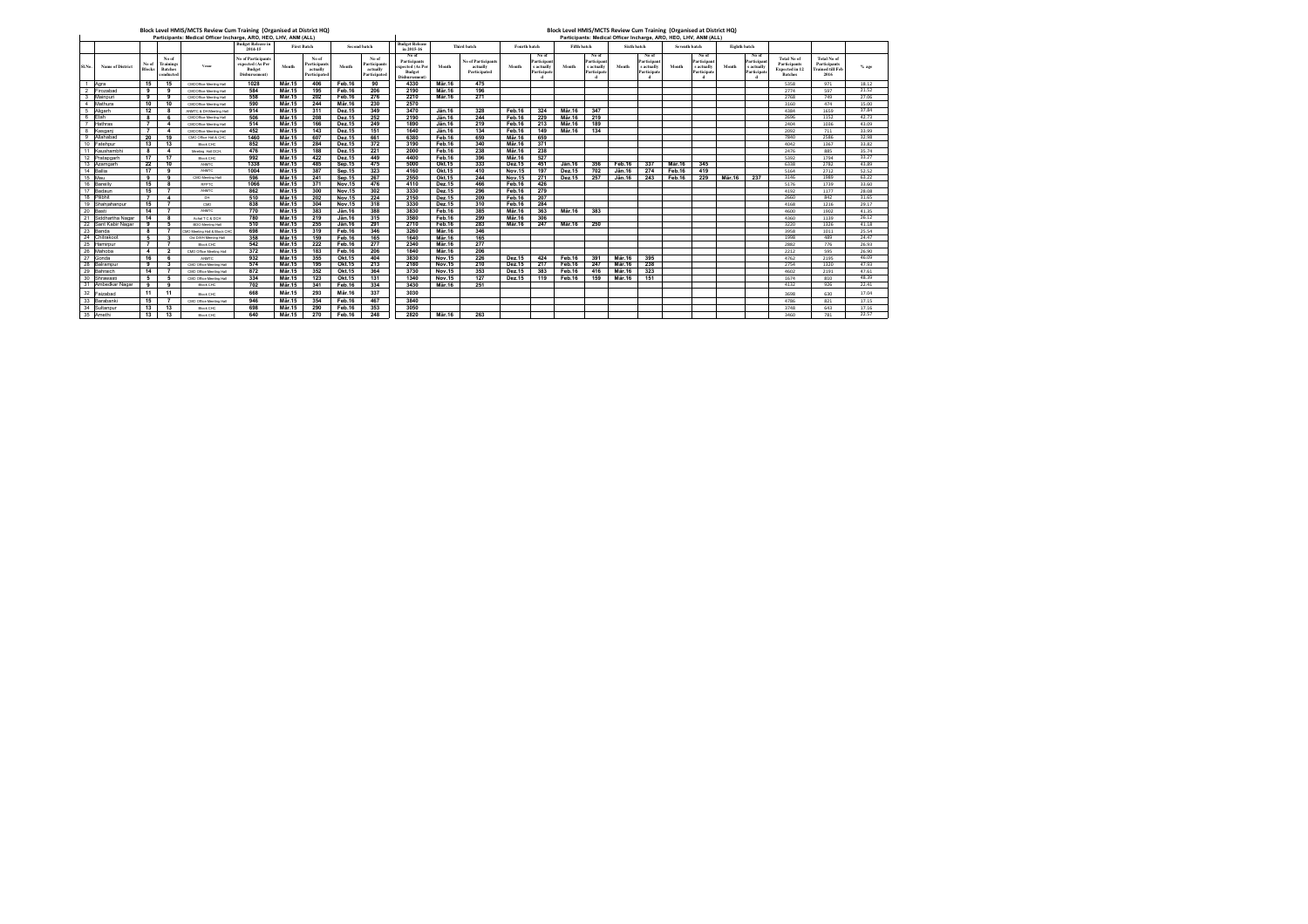| Sl.No. | <b>Name of District</b>           | No of<br><b>Blocks</b>  | No of<br><b>Trainings</b><br><b>Batches</b><br>conducteo | <b>Venue</b>                   | <b>No of Participants</b><br>expected (As Per<br><b>Budget</b><br>Disbursement) | Month                          | No of<br><b>Participants</b><br>actually<br>Participated | <b>Month</b>     | No of<br>Participants<br>actually<br>Participated | No of<br>Participants<br>expected (As Per<br><b>Budget</b><br>Disbursement | Month         | <b>No of Participants</b><br>actually<br>Participated | Month         | No of<br>Participant<br>s actually<br>Participate | Month         | No of<br>Participant<br>s actually<br>Participate | Month         | No of<br>Participan<br>s actually<br>Participate | Month  | No of<br>Participant<br>s actually<br>Participate | Month | No of<br>Participant<br>s actually<br>Participate | <b>Total No of</b><br>Participants<br><b>Expected in 12</b><br><b>Batches</b> | <b>Total No of</b><br>Participants<br><b>Trained till Feb</b><br>2016 | % age          |
|--------|-----------------------------------|-------------------------|----------------------------------------------------------|--------------------------------|---------------------------------------------------------------------------------|--------------------------------|----------------------------------------------------------|------------------|---------------------------------------------------|----------------------------------------------------------------------------|---------------|-------------------------------------------------------|---------------|---------------------------------------------------|---------------|---------------------------------------------------|---------------|--------------------------------------------------|--------|---------------------------------------------------|-------|---------------------------------------------------|-------------------------------------------------------------------------------|-----------------------------------------------------------------------|----------------|
|        | 36 Gorakhpur                      | 19                      | -9                                                       | <b>DWH</b>                     | 1362                                                                            | <b>Mär.15</b>                  | 499                                                      | Jän.16           | 549                                               | 5440                                                                       | Feb.16        | 549                                                   | <b>Mär.16</b> | 499                                               |               |                                                   |               |                                                  |        |                                                   |       |                                                   | 6802                                                                          | 2096                                                                  | 30.81          |
|        | 37 Deoria                         | 16                      | -5                                                       | <b>ANMTC</b>                   | 916                                                                             | <b>Mär.15</b>                  | 349                                                      | <b>Jän.16</b>    | 334                                               | 3760                                                                       | Feb.16        | 334                                                   | Mär.16        | 349                                               |               |                                                   |               |                                                  |        |                                                   |       |                                                   | 4676                                                                          | 1366                                                                  | 29.21          |
|        | 38 Kushinagar                     | 14                      | -5                                                       | <b>CMO Meeting Hall</b>        | 966                                                                             | <b>Mär.15</b>                  | 393                                                      | Feb.16           | 237                                               | 4150                                                                       | <b>Mär.16</b> | 393                                                   |               |                                                   |               |                                                   |               |                                                  |        |                                                   |       |                                                   | 5116                                                                          | 1023                                                                  | 20.00          |
|        | 39 Maharajgan                     | 12                      | - 6                                                      | <b>ANMTC</b>                   | 800                                                                             | <b>Mär.15</b>                  | 317                                                      | <b>Jän.16</b>    | 303                                               | 3380                                                                       | Feb.16        | 303                                                   | <b>Mär.16</b> | 328                                               |               |                                                   |               |                                                  |        |                                                   |       |                                                   | 4180                                                                          | 1251                                                                  | 29.93          |
|        | 40 Jalaur                         | 9                       | - 9                                                      | Achal T C                      | 716                                                                             | <b>Mär.15</b>                  | 325                                                      | Feb.16           | 253                                               | 3330                                                                       | <b>Mär.16</b> | 319                                                   |               |                                                   |               |                                                   |               |                                                  |        |                                                   |       |                                                   | 4046                                                                          | 897                                                                   | 22.17          |
|        | 41 Jhansi                         | 8                       |                                                          | TB Hos Meeting Hall            | 806                                                                             | <b>Mär.15</b>                  | 335                                                      | Feb.16           | 343                                               | 3520                                                                       | <b>Mär.16</b> | 407                                                   |               |                                                   |               |                                                   |               |                                                  |        |                                                   |       |                                                   | 4326                                                                          | 1085                                                                  | 25.08          |
|        | 42   Lalitpur                     | 6                       | $\overline{ }$                                           | <b>CMO Meeting Hall</b>        | 492                                                                             | <b>Mär.15</b>                  | 173                                                      | Feb.16           | 212                                               | 1910                                                                       | <b>Mär.16</b> | 210                                                   |               |                                                   |               |                                                   |               |                                                  |        |                                                   |       |                                                   | 2402                                                                          | 595                                                                   | 24.77          |
|        | 43 Auraiya                        | $\overline{7}$          |                                                          | <b>Block CHC</b>               | 442                                                                             | <b>Mär.15</b>                  | 172                                                      | Feb.16           | 146                                               | 1840                                                                       |               |                                                       |               |                                                   |               |                                                   |               |                                                  |        |                                                   |       |                                                   | 2282                                                                          | 318                                                                   | 13.94          |
|        | 44 Etawah                         | 8                       |                                                          | <b>CMO Meeting Hall</b>        | 466                                                                             | <b>Mär.15</b>                  | 190                                                      | Feb.16           | 208                                               | 2010                                                                       | <b>Mär.16</b> | 210                                                   |               |                                                   |               |                                                   |               |                                                  |        |                                                   |       |                                                   | 2476                                                                          | 608                                                                   | 24.56          |
| 45     | Farrukhabad                       | $\overline{7}$          |                                                          | <b>CMO Meeting Hall</b>        | 496                                                                             | <b>Mär.15</b>                  | 147                                                      |                  |                                                   | 1720                                                                       |               |                                                       |               |                                                   |               |                                                   |               |                                                  |        |                                                   |       |                                                   | 2216                                                                          | 147                                                                   | 6.63           |
|        | 46 Kannau                         | 8                       |                                                          | <b>CMO Meeting Hall</b>        | 504                                                                             | <b>Mär.15</b>                  | 143                                                      | <b>Jän.16</b>    | 203                                               | 1700                                                                       |               |                                                       |               |                                                   |               |                                                   |               |                                                  |        |                                                   |       |                                                   | 2204                                                                          | 346                                                                   | 15.70          |
| 47     | <b>Kanpur Dehat</b>               | 10                      | - 6                                                      | <b>CMO Meeting Hall</b>        | 660                                                                             | <b>Mär.15</b>                  | 226                                                      | Feb.16           | 241                                               | 2520<br>3590                                                               |               |                                                       |               |                                                   |               |                                                   |               |                                                  |        |                                                   |       |                                                   | 3180                                                                          | 467                                                                   | 14.69          |
|        | 48 Kanpur Nagar                   | 10                      | 10 <sub>1</sub>                                          | <b>Block CHC</b>               | 942<br>1168                                                                     | <b>Mär.15</b>                  | 322                                                      | Feb.16           | 370                                               | 5240                                                                       | <b>Mär.16</b> |                                                       |               |                                                   |               |                                                   |               |                                                  |        |                                                   |       |                                                   | 4532                                                                          | 692                                                                   | 15.27<br>25.51 |
|        | 49 Hardoi<br>50   Lakhimpur Kheri | 19<br>15                | 19<br>9                                                  | <b>Block CHC</b><br>ANMTC      | 1012                                                                            | <b>Mär.15</b><br><b>Mär.15</b> | 504<br>484                                               | Feb.16<br>Feb.16 | 560<br>468                                        | 4900                                                                       | <b>Mär.16</b> | 571<br>451                                            |               |                                                   |               |                                                   |               |                                                  |        |                                                   |       |                                                   | 6408<br>5912                                                                  | 1635                                                                  | 23.73          |
| 51     | Lucknow                           | 8                       | 9                                                        | <b>Block CHC</b>               | 816                                                                             | <b>Mär.15</b>                  | 332                                                      | Feb.16           | 336                                               | 3510                                                                       | <b>Mär.16</b> | 335                                                   |               |                                                   |               |                                                   |               |                                                  |        |                                                   |       |                                                   | 4326                                                                          | 1403<br>1003                                                          | 23.19          |
|        | 52 Raibarel                       | 18                      | 18                                                       | <b>Block CHC</b>               | 942                                                                             | <b>Mär.15</b>                  | 464                                                      | Feb.16           | 441                                               | 4660                                                                       | <b>Mär.16</b> | 450                                                   |               |                                                   |               |                                                   |               |                                                  |        |                                                   |       |                                                   | 5602                                                                          | 1355                                                                  | 24.19          |
|        | 53 Sitapur                        | 19                      | 19                                                       | <b>Block CHC</b>               | 1240                                                                            | <b>Mär.15</b>                  | 608                                                      | Feb.16           | 457                                               | 6110                                                                       | <b>Mär.16</b> | 574                                                   |               |                                                   |               |                                                   |               |                                                  |        |                                                   |       |                                                   | 7350                                                                          | 1639                                                                  | 22.30          |
|        | 54 Unnao                          | 16                      |                                                          | Nirala Auditorium              | 968                                                                             | <b>Mär.15</b>                  | 433                                                      | Feb.16           | 359                                               | 4460                                                                       | <b>Mär.16</b> | 371                                                   |               |                                                   |               |                                                   |               |                                                  |        |                                                   |       |                                                   | 5428                                                                          | 1163                                                                  | 21.43          |
|        | 55 Baghpa                         | 6                       |                                                          | <b>CMO Office Meeting Hall</b> | 496                                                                             | <b>Mär.15</b>                  | 187                                                      | <b>Okt.15</b>    | 169                                               | 2020                                                                       | <b>Nov.15</b> | 100                                                   | <b>Dez.15</b> | 232                                               | Feb.16        | 212                                               | <b>Mär.16</b> | 198                                              |        |                                                   |       |                                                   | 2516                                                                          | 1098                                                                  | 43.64          |
|        | 56 Bulandshaha                    | 16                      | 10 <sup>°</sup>                                          | Achal T C                      | 932                                                                             | <b>Mär.15</b>                  | 324                                                      | <b>Okt.15</b>    | 390                                               | 3600                                                                       | <b>Nov.15</b> | 338                                                   | Feb.16        | 372                                               | <b>Mär.16</b> | 386                                               |               |                                                  |        |                                                   |       |                                                   | 4532                                                                          | 1810                                                                  | 39.94          |
|        | 57 Meeru                          | $12 \,$                 | -5                                                       | <b>RHFPTC</b>                  | 828                                                                             | <b>Mär.15</b>                  | 364                                                      | <b>Okt.15</b>    | 376                                               | 3770                                                                       | <b>Nov.15</b> | 352                                                   | Feb.16        | 250                                               | <b>Mär.16</b> | 296                                               |               |                                                  |        |                                                   |       |                                                   | 4598                                                                          | 1638                                                                  | 35.62          |
|        | 58 G.B.Naga                       | $\overline{\mathbf{4}}$ | - 2                                                      | Kailash Hosp Meeting Hall      | 320                                                                             | <b>Mär.15</b>                  | 125                                                      | <b>Okt.15</b>    | 142                                               | 1340                                                                       | <b>Nov.15</b> | 70                                                    | <b>Dez.15</b> | 106                                               | <b>Mär.16</b> | 106                                               |               |                                                  |        |                                                   |       |                                                   | 1660                                                                          | 549                                                                   | 33.07          |
|        | 59 Ghaziabad                      | $\overline{\mathbf{4}}$ | - 2                                                      | <b>DCH</b>                     | 700                                                                             | <b>Mär.15</b>                  | 188                                                      | <b>Okt.15</b>    | 157                                               | 2290                                                                       | <b>Nov.15</b> | 166                                                   | <b>Dez.15</b> | 160                                               | Feb.16        | 161                                               | <b>Mär.16</b> | 139                                              |        |                                                   |       |                                                   | 2990                                                                          | 971                                                                   | 32.47          |
|        | 60 Hapur                          | $\overline{\mathbf{4}}$ | $\overline{\mathbf{2}}$                                  | CMO Meeting hall               | 412                                                                             | <b>Mär.15</b>                  | 117                                                      | <b>Okt.15</b>    | 199                                               | 1390                                                                       | <b>Nov.15</b> | 185                                                   | <b>Dez.15</b> | 206                                               | Feb.16        | 199                                               | <b>Mär.16</b> | 207                                              |        |                                                   |       |                                                   | 1802                                                                          | 928                                                                   | 51.50          |
|        | 61 Bijnor                         |                         | $11$   11                                                | CMO Meeting Hall, ANMTC        | 884                                                                             | <b>Mär.15</b>                  | 418                                                      | Feb.16           | 387                                               | 4240                                                                       | <b>Mär.16</b> | 362                                                   |               |                                                   |               |                                                   |               |                                                  |        |                                                   |       |                                                   | 5124                                                                          | 1167                                                                  | 22.78          |
|        | 62 Amroha                         | 6                       | 5                                                        | <b>CMO Meeting Hall</b>        | 446                                                                             | <b>Mär.15</b>                  | 153                                                      | <b>Jän.16</b>    | 164                                               | 1710                                                                       | Feb.16        | 201                                                   | Mär.16        | 120                                               |               |                                                   |               |                                                  |        |                                                   |       |                                                   | 2156                                                                          | 638                                                                   | 29.59          |
|        | 63 Moradabad                      | 8                       |                                                          | ANMTC                          | 960                                                                             | <b>Mär.15</b>                  | 142                                                      | <b>Jän.16</b>    | 276                                               | 3290                                                                       |               |                                                       |               |                                                   |               |                                                   |               |                                                  |        |                                                   |       |                                                   | 4250                                                                          | 418                                                                   | 9.84           |
|        | 64 Sambhal                        | 8                       | 8                                                        | CHC Behjoi                     | 550                                                                             | <b>Mär.15</b>                  | 191                                                      | <b>Jän.16</b>    | 221                                               | 2120                                                                       | Feb.16        | 218                                                   |               |                                                   |               |                                                   |               |                                                  |        |                                                   |       |                                                   | 2670                                                                          | 630                                                                   | 23.60          |
|        | 65 Rampur                         | 6                       | 6                                                        | <b>CMO Meeting Hall</b>        | 520                                                                             | <b>Mär.15</b>                  | 173                                                      | <b>Dez.15</b>    | 197                                               | 1950                                                                       | <b>Mär.16</b> | 187                                                   |               |                                                   |               |                                                   |               |                                                  |        |                                                   |       |                                                   | 2470                                                                          | 557                                                                   | 22.55          |
|        | 66 Shamli                         | 5                       | $\overline{\mathbf{2}}$                                  | CHC Shamli                     | 354                                                                             | <b>Mär.15</b>                  | 135                                                      | <b>Okt.15</b>    | 165                                               | 1460                                                                       | <b>Nov.15</b> | 146                                                   | <b>Jän.16</b> | 123                                               | Feb.16        | 144                                               | Mär.16        | 126                                              |        |                                                   |       |                                                   | 1814                                                                          | 839                                                                   | 46.25          |
|        | 67 Muzaffarnagar                  | 9                       |                                                          | <b>ANMTC</b>                   | 990                                                                             | <b>Mär.15</b>                  | 320                                                      | <b>Okt.15</b>    | 272                                               | 3640                                                                       | <b>Nov.15</b> | 310                                                   | Feb.16        | 268                                               | <b>Mär.16</b> | 280                                               |               |                                                  |        |                                                   |       |                                                   | 4630                                                                          | 1450                                                                  | 31.32          |
|        | 68 Saharanpur                     | 11                      | $\mathbf{3}$                                             | <b>DWH</b>                     | 896                                                                             | <b>Mär.15</b>                  | 318                                                      | <b>Okt.15</b>    | 362                                               | 3510                                                                       | <b>Nov.15</b> | 366                                                   | Feb.16        | 360                                               | <b>Mär.16</b> | 385                                               |               |                                                  |        |                                                   |       |                                                   | 4406                                                                          | 1791                                                                  | 40.65          |
|        | 69 Chandauli                      | 9                       |                                                          | DCH, CMO meeting Hall          | 640                                                                             | <b>Mär.15</b>                  | 256                                                      | <b>Dez.15</b>    | 262                                               | 2720                                                                       | <b>Jän.16</b> | 90                                                    | Feb.16        | 391                                               | <b>Mär.16</b> | 228                                               |               |                                                  |        |                                                   |       |                                                   | 3360                                                                          | 1227                                                                  | 36.52          |
|        | 70 Ghazipur                       | 16                      | 8                                                        | <b>DPMU NHM</b>                | 1094                                                                            | <b>Mär.15</b>                  | 424                                                      | <b>Nov.15</b>    | 368                                               | 4550                                                                       | <b>Dez.15</b> | 415                                                   | <b>Jän.16</b> | 96                                                | Feb.16        | 492                                               | Mär.16        | 442                                              |        |                                                   |       |                                                   | 5644                                                                          | 2237                                                                  | 39.64          |
|        | 71 Jaunpur                        | 21                      | 20                                                       | <b>Block CHC</b>               | 1350                                                                            | <b>Mär.15</b>                  | 523                                                      | <b>Jän.16</b>    | 142                                               | 5610                                                                       | Feb.16        | 462                                                   | Mär.16        | 450                                               |               |                                                   |               |                                                  |        |                                                   |       |                                                   | 6960                                                                          | 1577                                                                  | 22.66          |
|        | 72 Varanasi                       | 8                       |                                                          | <b>RFPTC</b>                   | 810                                                                             | <b>Mär.15</b>                  | 284                                                      | <b>Nov.15</b>    | 300                                               | 3140                                                                       | <b>Dez.15</b> | 283                                                   | <b>Jän.16</b> | 146                                               | Feb.16        | 371                                               | <b>Mär.16</b> | 322                                              |        |                                                   |       |                                                   | 3950                                                                          | 1706                                                                  | 43.19          |
|        | 73 Bhadohi                        | 6                       | -5                                                       | <b>CMO Meeting Hall</b>        | 416                                                                             | <b>Mär.15</b>                  | 165                                                      | <b>Dez.15</b>    | 191                                               | 1760                                                                       | <b>Jän.16</b> | 187                                                   | Feb.16        | 174                                               | Mär.16        | 184                                               |               |                                                  |        |                                                   |       |                                                   | 2176                                                                          | 901                                                                   | 41.41          |
|        | 74 Mirzapur                       | 12                      | 8                                                        | <b>DH Meeting Hall</b>         | 718                                                                             | <b>Mär.15</b>                  | 289                                                      | <b>Dez.15</b>    | 329                                               | 3070                                                                       | Feb.16        | 309                                                   | Mär.16        | 309                                               |               |                                                   |               |                                                  |        |                                                   |       |                                                   | 3788                                                                          | 1236                                                                  | 32.63          |
|        | 75 Sonbhadra                      | 8                       | 8                                                        | Achal T Centre                 | 478                                                                             | <b>Mär.15</b>                  | 181                                                      |                  |                                                   | 1960                                                                       |               |                                                       |               |                                                   |               |                                                   |               |                                                  |        |                                                   |       |                                                   | 2438                                                                          | 181                                                                   | 7.42           |
|        |                                   | 820                     | 580                                                      | Total                          | 56044                                                                           |                                | 21672                                                    |                  | 21819                                             | 234430                                                                     |               | 19383                                                 |               | 11823                                             |               | 7494                                              |               | 3395                                             | 127234 | 993                                               | 42430 | 237                                               | 290474                                                                        | 86631                                                                 | 29.82          |